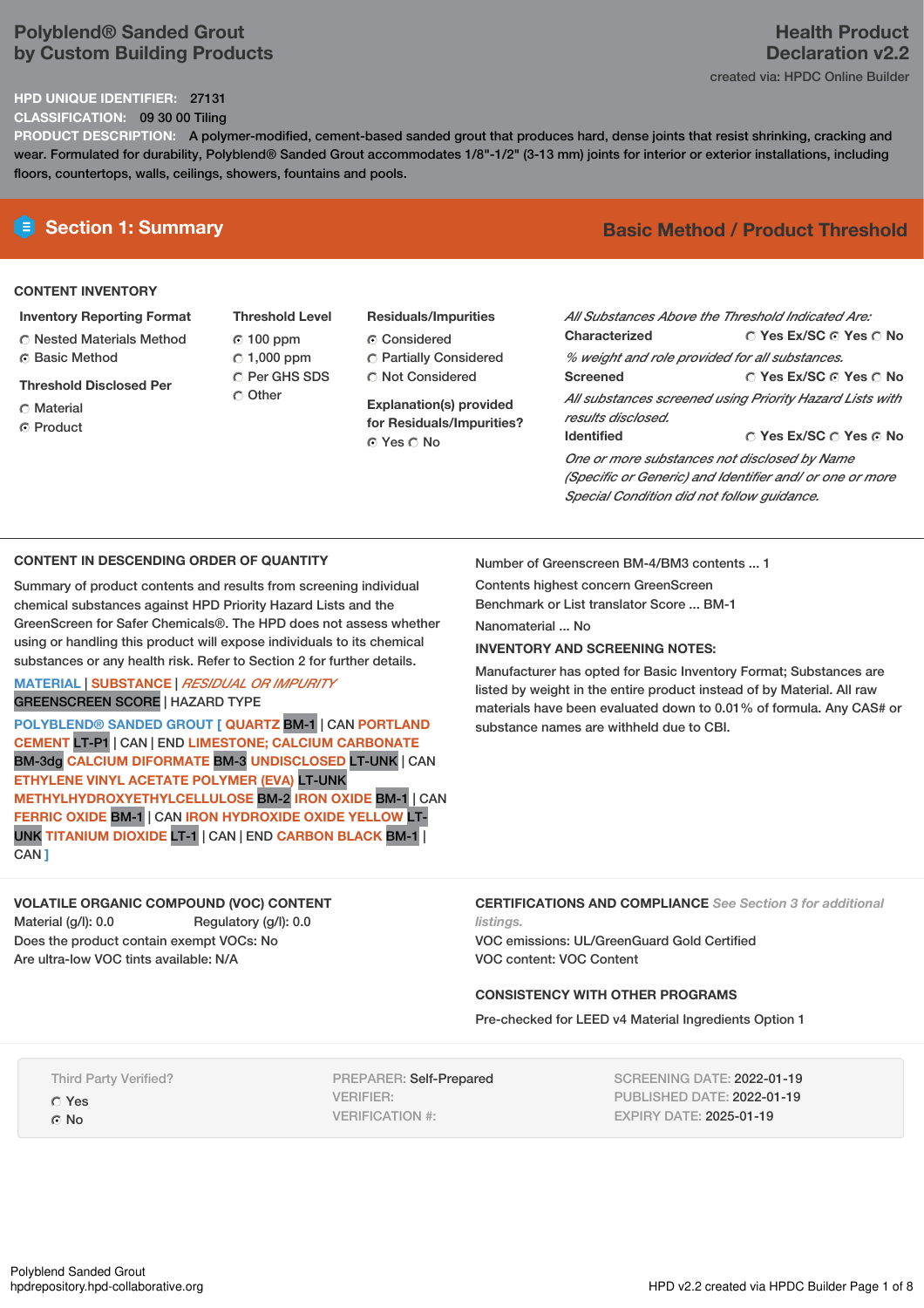This section lists contents in a product based on specific threshold(s) and reports detailed health information including hazards. This HPD uses the *inventory method indicated above, which is one of three possible methods:*

- *Basic Inventory method with Product-level threshold.*
- *Nested Material Inventory method with Product-level threshold*
- *Nested Material Inventory method with individual Material-level thresholds*

Definitions and requirements for the three inventory methods and requirements for each data field can be found in the HPD Open Standard version *2.2, available on the HPDC website at: [www.hpd-collaborative.org/hpd-2-2-standard](https://www.hpd-collaborative.org/hpd-2-2-standard)*

# **POLYBLEND® SANDED GROUT**

PRODUCT THRESHOLD: 100 ppm RESIDUALS AND IMPURITIES CONSIDERED: Yes

RESIDUALS AND IMPURITIES NOTES: Residuals and impurities have been considered and disclosed from available information. Outside chemical analysis has not been performed.

OTHER PRODUCT NOTES:

| <b>QUARTZ</b>            |                                                                |                                                                          |                                                                                  |                         | ID: 14808-60-7                                          |  |
|--------------------------|----------------------------------------------------------------|--------------------------------------------------------------------------|----------------------------------------------------------------------------------|-------------------------|---------------------------------------------------------|--|
|                          | HAZARD SCREENING METHOD: Pharos Chemical and Materials Library |                                                                          |                                                                                  |                         | HAZARD SCREENING DATE: 2022-01-19 13:15:21              |  |
| $\%$ : 60.0000 - 70.0000 | <b>GS: BM-1</b>                                                | RC: None                                                                 |                                                                                  | NANO: No                | <b>SUBSTANCE ROLE: Filler</b>                           |  |
| <b>HAZARD TYPE</b>       | <b>AGENCY AND LIST TITLES</b>                                  |                                                                          | <b>WARNINGS</b>                                                                  |                         |                                                         |  |
| <b>CAN</b>               | <b>US CDC - Occupational Carcinogens</b>                       |                                                                          |                                                                                  | Occupational Carcinogen |                                                         |  |
| <b>CAN</b>               | CA EPA - Prop 65                                               | Carcinogen - specific to chemical form or exposure<br>route              |                                                                                  |                         |                                                         |  |
| <b>CAN</b>               | US NIH - Report on Carcinogens                                 | Known to be Human Carcinogen (respirable size -<br>occupational setting) |                                                                                  |                         |                                                         |  |
| CAN                      | <b>MAK</b>                                                     |                                                                          | man                                                                              |                         | Carcinogen Group 1 - Substances that cause cancer in    |  |
| <b>CAN</b>               | <b>IARC</b>                                                    |                                                                          | Group 1 - Agent is carcinogenic to humans - inhaled<br>from occupational sources |                         |                                                         |  |
| CAN                      | <b>IARC</b>                                                    | Group 1 - Agent is Carcinogenic to humans                                |                                                                                  |                         |                                                         |  |
| <b>CAN</b>               | <b>GHS - New Zealand</b>                                       |                                                                          | 6.7A - Known or presumed human carcinogens                                       |                         |                                                         |  |
| CAN                      | GHS - Japan                                                    |                                                                          | 1A                                                                               |                         | H350 - May cause cancer [Carcinogenicity - Category     |  |
| <b>CAN</b>               | <b>GHS - Australia</b>                                         |                                                                          |                                                                                  | - Category 1A or 1B]    | H350i - May cause cancer by inhalation [Carcinogenicity |  |

SUBSTANCE NOTES: Ranges given due to batch to batch variability.

| <b>PORTLAND CEMENT</b>   |                                                                                                           |                 |                 | ID: 65997-15-1         |
|--------------------------|-----------------------------------------------------------------------------------------------------------|-----------------|-----------------|------------------------|
|                          | HAZARD SCREENING METHOD: Pharos Chemical and Materials Library HAZARD SCREENING DATE: 2022-01-19 13:15:21 |                 |                 |                        |
| $\%$ : 30.0000 - 40.0000 | $GS: LT-P1$                                                                                               | <b>RC:</b> None | NANO: <b>No</b> | SUBSTANCE ROLE: Binder |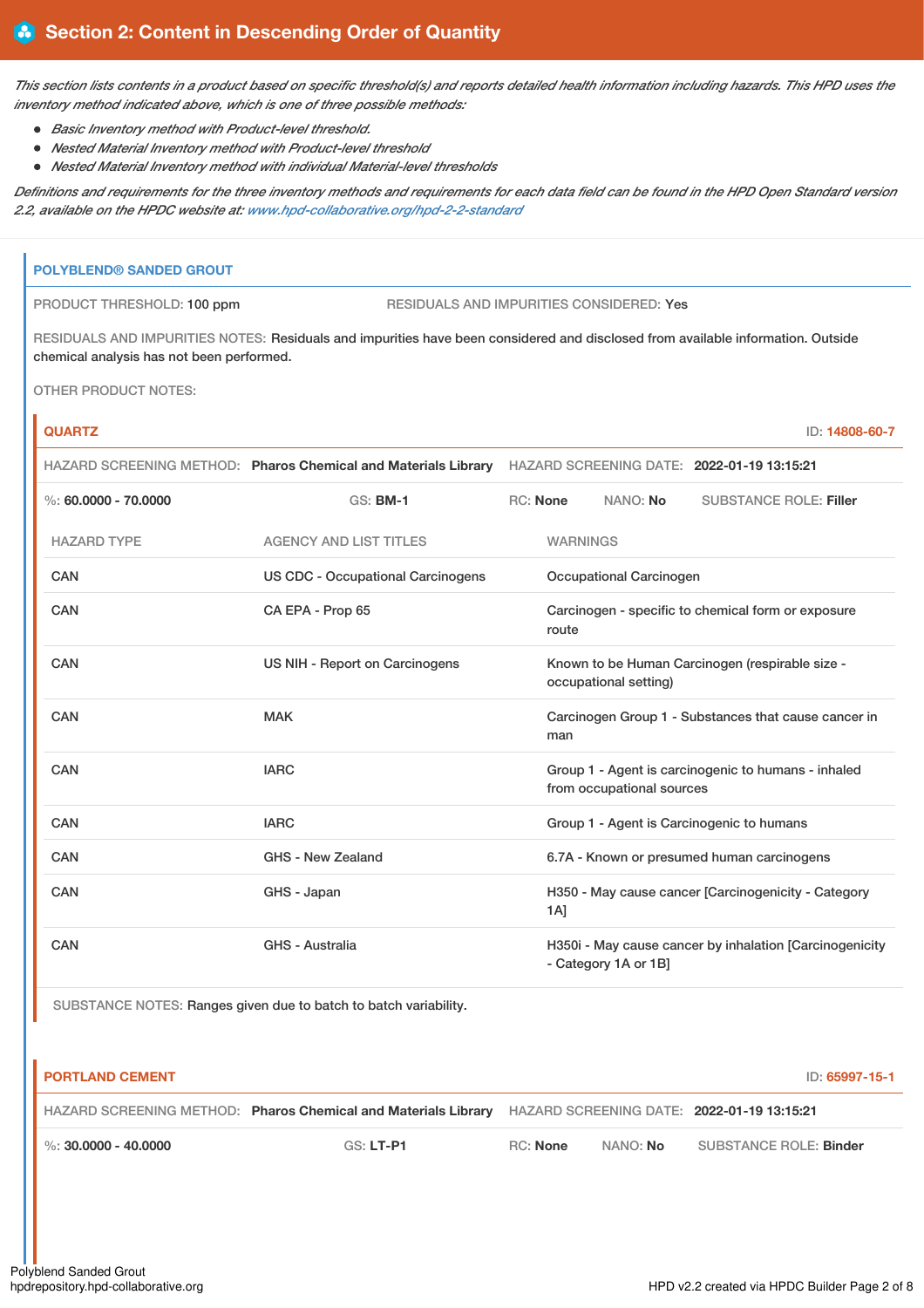| <b>HAZARD TYPE</b>                   | <b>AGENCY AND LIST TITLES</b>                                                                             |                                                                                                 | <b>WARNINGS</b>                       |  |                                                        |                 |
|--------------------------------------|-----------------------------------------------------------------------------------------------------------|-------------------------------------------------------------------------------------------------|---------------------------------------|--|--------------------------------------------------------|-----------------|
| <b>CAN</b>                           | <b>MAK</b>                                                                                                | Carcinogen Group 3B - Evidence of carcinogenic effects<br>but not sufficient for classification |                                       |  |                                                        |                 |
| <b>END</b>                           | <b>TEDX - Potential Endocrine Disruptors</b>                                                              | <b>Potential Endocrine Disruptor</b>                                                            |                                       |  |                                                        |                 |
|                                      | SUBSTANCE NOTES: Ranges given due to batch to batch variability.                                          |                                                                                                 |                                       |  |                                                        |                 |
| <b>LIMESTONE; CALCIUM CARBONATE</b>  |                                                                                                           |                                                                                                 |                                       |  |                                                        | ID: 1317-65-3   |
|                                      | HAZARD SCREENING METHOD: Pharos Chemical and Materials Library HAZARD SCREENING DATE: 2022-01-19 13:15:22 |                                                                                                 |                                       |  |                                                        |                 |
| $\%: 0.7500 - 1.5000$                | GS: BM-3dg                                                                                                | RC: None                                                                                        | NANO: No                              |  | <b>SUBSTANCE ROLE: Filler</b>                          |                 |
| <b>HAZARD TYPE</b>                   | <b>AGENCY AND LIST TITLES</b>                                                                             |                                                                                                 | <b>WARNINGS</b>                       |  |                                                        |                 |
| None found                           |                                                                                                           |                                                                                                 |                                       |  | No warnings found on HPD Priority Hazard Lists         |                 |
|                                      | SUBSTANCE NOTES: Ranges given due to batch to batch variability.                                          |                                                                                                 |                                       |  |                                                        |                 |
| <b>CALCIUM DIFORMATE</b>             |                                                                                                           |                                                                                                 |                                       |  |                                                        | ID: 544-17-2    |
|                                      | HAZARD SCREENING METHOD: Pharos Chemical and Materials Library HAZARD SCREENING DATE: 2022-01-19 13:15:22 |                                                                                                 |                                       |  |                                                        |                 |
| $\%: 0.5000 - 0.6500$                | <b>GS: BM-3</b>                                                                                           | RC: None                                                                                        | NANO: No                              |  | <b>SUBSTANCE ROLE: Accelerator</b>                     |                 |
| <b>HAZARD TYPE</b>                   | <b>AGENCY AND LIST TITLES</b>                                                                             |                                                                                                 | <b>WARNINGS</b>                       |  |                                                        |                 |
| None found                           |                                                                                                           |                                                                                                 |                                       |  | No warnings found on HPD Priority Hazard Lists         |                 |
|                                      | SUBSTANCE NOTES: Ranges given due to batch to batch variability.                                          |                                                                                                 |                                       |  |                                                        |                 |
| <b>UNDISCLOSED</b>                   |                                                                                                           |                                                                                                 |                                       |  |                                                        | ID: Undisclosed |
|                                      | HAZARD SCREENING METHOD: Pharos Chemical and Materials Library                                            |                                                                                                 |                                       |  | HAZARD SCREENING DATE: 2022-01-19 13:15:23             |                 |
| %: $0.2000 - 0.3000$                 | <b>GS: LT-UNK</b>                                                                                         | RC: None                                                                                        | NANO: No                              |  | <b>SUBSTANCE ROLE: Binder</b>                          |                 |
| <b>HAZARD TYPE</b>                   | <b>AGENCY AND LIST TITLES</b>                                                                             |                                                                                                 | <b>WARNINGS</b>                       |  |                                                        |                 |
| <b>CAN</b>                           | <b>MAK</b>                                                                                                |                                                                                                 | but not sufficient for classification |  | Carcinogen Group 3B - Evidence of carcinogenic effects |                 |
|                                      | SUBSTANCE NOTES: Ranges given due to batch to batch variability.                                          |                                                                                                 |                                       |  |                                                        |                 |
| ETHYLENE VINYL ACETATE POLYMER (EVA) |                                                                                                           |                                                                                                 |                                       |  |                                                        | ID: 24937-78-8  |
|                                      | HAZARD SCREENING METHOD: Pharos Chemical and Materials Library HAZARD SCREENING DATE: 2022-01-19 13:15:23 |                                                                                                 |                                       |  |                                                        |                 |
| $\%$ : 0.1000 - 0.5000               | <b>GS: LT-UNK</b>                                                                                         |                                                                                                 | RC: None NANO: No                     |  | SUBSTANCE ROLE: Polymer species                        |                 |
| <b>HAZARD TYPE</b>                   | <b>AGENCY AND LIST TITLES</b>                                                                             |                                                                                                 | <b>WARNINGS</b>                       |  |                                                        |                 |
| None found                           |                                                                                                           |                                                                                                 |                                       |  | No warnings found on HPD Priority Hazard Lists         |                 |
|                                      | SUBSTANCE NOTES: Ranges given due to batch to batch variability.                                          |                                                                                                 |                                       |  |                                                        |                 |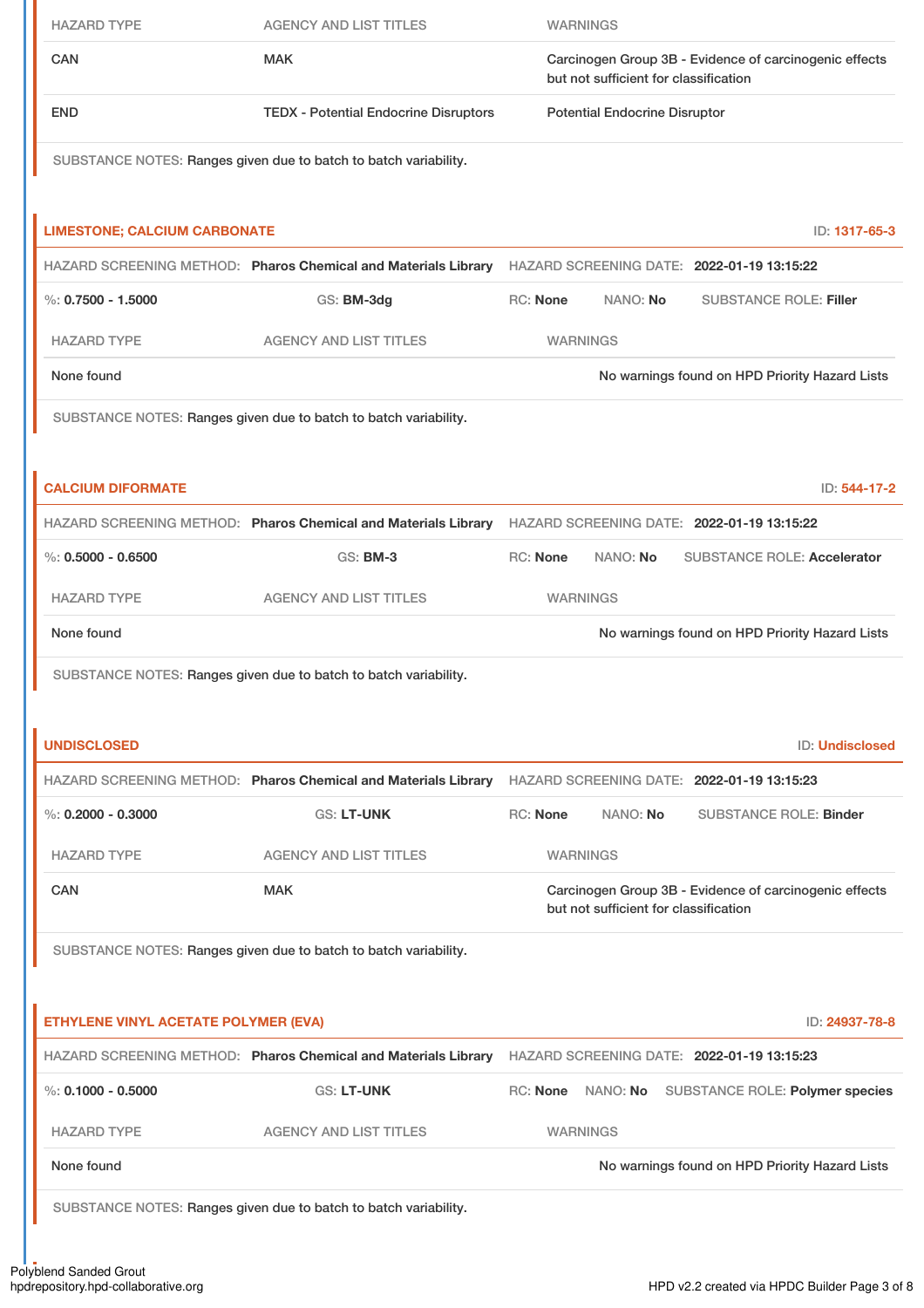| <b>METHYLHYDROXYETHYLCELLULOSE</b> |                                                                                                           |                 |                                       | ID: 9032-42-2                                          |
|------------------------------------|-----------------------------------------------------------------------------------------------------------|-----------------|---------------------------------------|--------------------------------------------------------|
|                                    | HAZARD SCREENING METHOD: Pharos Chemical and Materials Library HAZARD SCREENING DATE: 2022-01-19 13:15:24 |                 |                                       |                                                        |
| $\%$ : 0.0200 - 0.0350             | <b>GS: BM-2</b>                                                                                           |                 |                                       | RC: None NANO: No SUBSTANCE ROLE: Viscosity modifier   |
| <b>HAZARD TYPE</b>                 | <b>AGENCY AND LIST TITLES</b>                                                                             |                 | <b>WARNINGS</b>                       |                                                        |
| None found                         |                                                                                                           |                 |                                       | No warnings found on HPD Priority Hazard Lists         |
|                                    | SUBSTANCE NOTES: Ranges given due to batch to batch variability.                                          |                 |                                       |                                                        |
|                                    |                                                                                                           |                 |                                       |                                                        |
| <b>IRON OXIDE</b>                  |                                                                                                           |                 |                                       | ID: 1317-61-9                                          |
|                                    | HAZARD SCREENING METHOD: Pharos Chemical and Materials Library HAZARD SCREENING DATE: 2022-01-19 13:15:24 |                 |                                       |                                                        |
| $\%$ : 0.0000 - 0.7500             | <b>GS: BM-1</b>                                                                                           | <b>RC: None</b> | NANO: No                              | SUBSTANCE ROLE: Pigment                                |
| <b>HAZARD TYPE</b>                 | <b>AGENCY AND LIST TITLES</b>                                                                             |                 | <b>WARNINGS</b>                       |                                                        |
| CAN                                | <b>MAK</b>                                                                                                |                 |                                       | Carcinogen Group 3B - Evidence of carcinogenic effects |
|                                    |                                                                                                           |                 | but not sufficient for classification |                                                        |
|                                    | SUBSTANCE NOTES: Ranges given due to batch to batch variability.                                          |                 |                                       |                                                        |
|                                    |                                                                                                           |                 |                                       |                                                        |
| <b>FERRIC OXIDE</b>                |                                                                                                           |                 |                                       | ID: 1309-37-1                                          |
|                                    | HAZARD SCREENING METHOD: Pharos Chemical and Materials Library HAZARD SCREENING DATE: 2022-01-19 13:15:25 |                 |                                       |                                                        |
| $\%$ : 0.0000 - 0.7500             | <b>GS: BM-1</b>                                                                                           | RC: None        | NANO: No                              | <b>SUBSTANCE ROLE: Pigment</b>                         |
| <b>HAZARD TYPE</b>                 | <b>AGENCY AND LIST TITLES</b>                                                                             |                 | <b>WARNINGS</b>                       |                                                        |
| CAN                                | <b>MAK</b>                                                                                                |                 | but not sufficient for classification | Carcinogen Group 3B - Evidence of carcinogenic effects |
|                                    | SUBSTANCE NOTES: Ranges given due to batch to batch variability.                                          |                 |                                       |                                                        |
|                                    |                                                                                                           |                 |                                       |                                                        |
| <b>IRON HYDROXIDE OXIDE YELLOW</b> |                                                                                                           |                 |                                       | ID: 20344-49-4                                         |
|                                    | HAZARD SCREENING METHOD: Pharos Chemical and Materials Library HAZARD SCREENING DATE: 2022-01-19 13:15:25 |                 |                                       |                                                        |
| $\%$ : 0.0000 - 0.7500             | <b>GS: LT-UNK</b>                                                                                         | <b>RC: None</b> | NANO: No                              | <b>SUBSTANCE ROLE: Pigment</b>                         |
| <b>HAZARD TYPE</b>                 | <b>AGENCY AND LIST TITLES</b>                                                                             |                 | <b>WARNINGS</b>                       |                                                        |
| None found                         |                                                                                                           |                 |                                       | No warnings found on HPD Priority Hazard Lists         |
|                                    | SUBSTANCE NOTES: Ranges given due to batch to batch variability.                                          |                 |                                       |                                                        |
|                                    |                                                                                                           |                 |                                       |                                                        |
| <b>TITANIUM DIOXIDE</b>            |                                                                                                           |                 |                                       | ID: 13463-67-7                                         |
|                                    | HAZARD SCREENING METHOD: Pharos Chemical and Materials Library HAZARD SCREENING DATE: 2022-01-19 13:15:26 |                 |                                       |                                                        |
| $\%$ : 0.0000 - 1.0000             | <b>GS: LT-1</b>                                                                                           | RC: None        | NANO: No                              | <b>SUBSTANCE ROLE: Pigment</b>                         |
|                                    |                                                                                                           |                 |                                       |                                                        |
|                                    |                                                                                                           |                 |                                       |                                                        |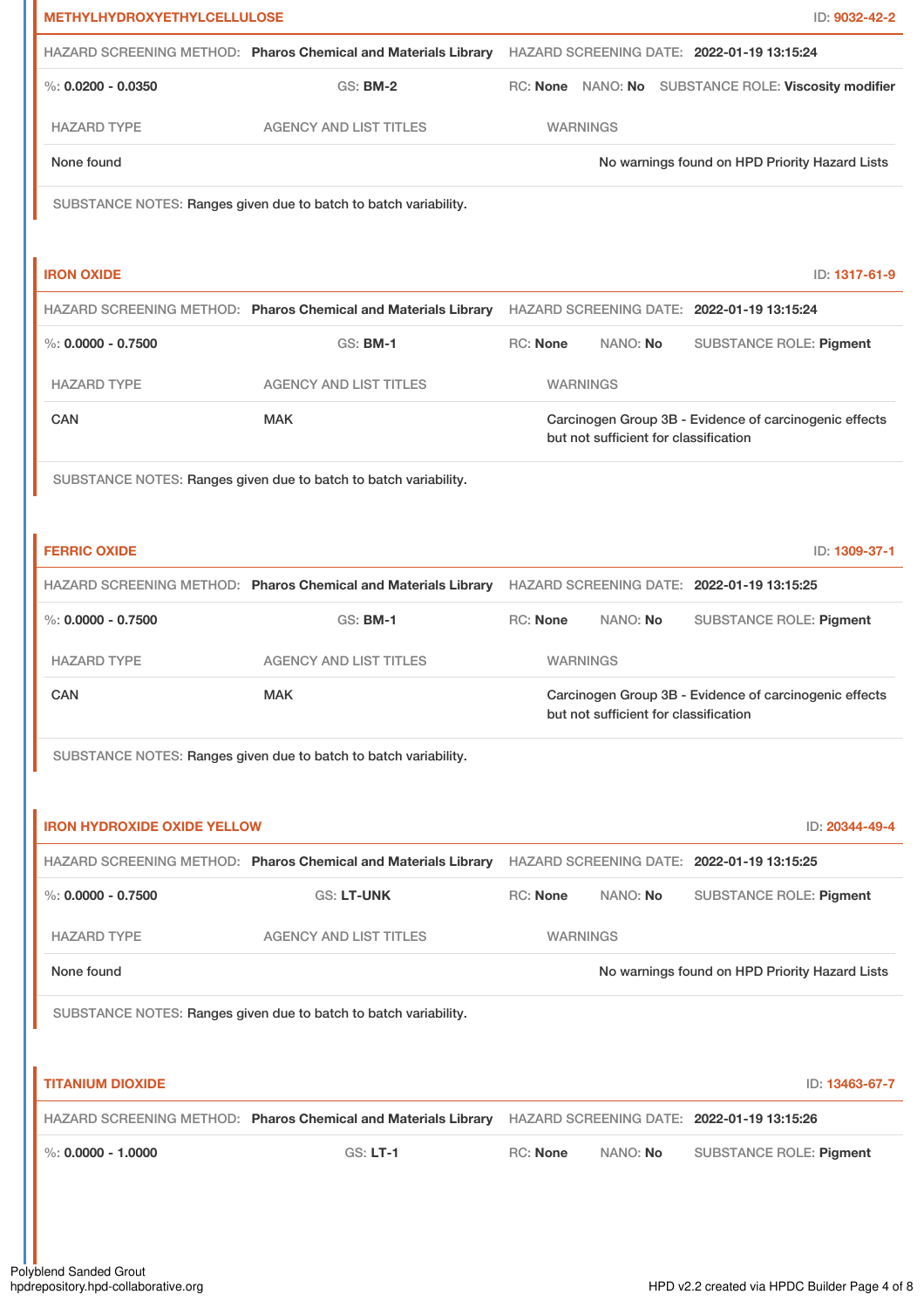| <b>HAZARD TYPE</b> | <b>AGENCY AND LIST TITLES</b>                | <b>WARNINGS</b>                                                                                         |
|--------------------|----------------------------------------------|---------------------------------------------------------------------------------------------------------|
| <b>CAN</b>         | US CDC - Occupational Carcinogens            | Occupational Carcinogen                                                                                 |
| <b>CAN</b>         | CA EPA - Prop 65                             | Carcinogen - specific to chemical form or exposure<br>route                                             |
| CAN                | <b>IARC</b>                                  | Group 2B - Possibly carcinogenic to humans - inhaled<br>from occupational sources                       |
| <b>CAN</b>         | <b>MAK</b>                                   | Carcinogen Group 3A - Evidence of carcinogenic effects<br>but not sufficient to establish MAK/BAT value |
| <b>END</b>         | <b>TEDX</b> - Potential Endocrine Disruptors | <b>Potential Endocrine Disruptor</b>                                                                    |
| CAN                | <b>MAK</b>                                   | Carcinogen Group 4 - Non-genotoxic carcinogen with<br>low risk under MAK/BAT levels                     |
| <b>CAN</b>         | EU - GHS (H-Statements) Annex 6 Table 3-1    | H351 - Suspected of causing cancer [Carcinogenicity -<br>Category 2]                                    |

SUBSTANCE NOTES: Ranges given due to batch to batch variability.

# **CARBON BLACK** ID: **1333-86-4**

|                      | HAZARD SCREENING METHOD: Pharos Chemical and Materials Library | HAZARD SCREENING DATE: 2022-01-19 13:15:26                                                      |  |  |                         |
|----------------------|----------------------------------------------------------------|-------------------------------------------------------------------------------------------------|--|--|-------------------------|
| %: $0.0000 - 1.0000$ | <b>GS: BM-1</b>                                                | RC: None<br>NANO: <b>No</b>                                                                     |  |  | SUBSTANCE ROLE: Pigment |
| <b>HAZARD TYPE</b>   | <b>AGENCY AND LIST TITLES</b>                                  | <b>WARNINGS</b>                                                                                 |  |  |                         |
| <b>CAN</b>           | <b>US CDC - Occupational Carcinogens</b>                       | <b>Occupational Carcinogen</b>                                                                  |  |  |                         |
| CAN                  | MAK                                                            | Carcinogen Group 3B - Evidence of carcinogenic effects<br>but not sufficient for classification |  |  |                         |
| <b>CAN</b>           | CA EPA - Prop 65                                               | Carcinogen - specific to chemical form or exposure<br>route                                     |  |  |                         |
| CAN                  | <b>IARC</b>                                                    | Group 2B - Possibly carcinogenic to humans - inhaled<br>from occupational sources               |  |  |                         |

SUBSTANCE NOTES: Ranges given due to batch to batch variability.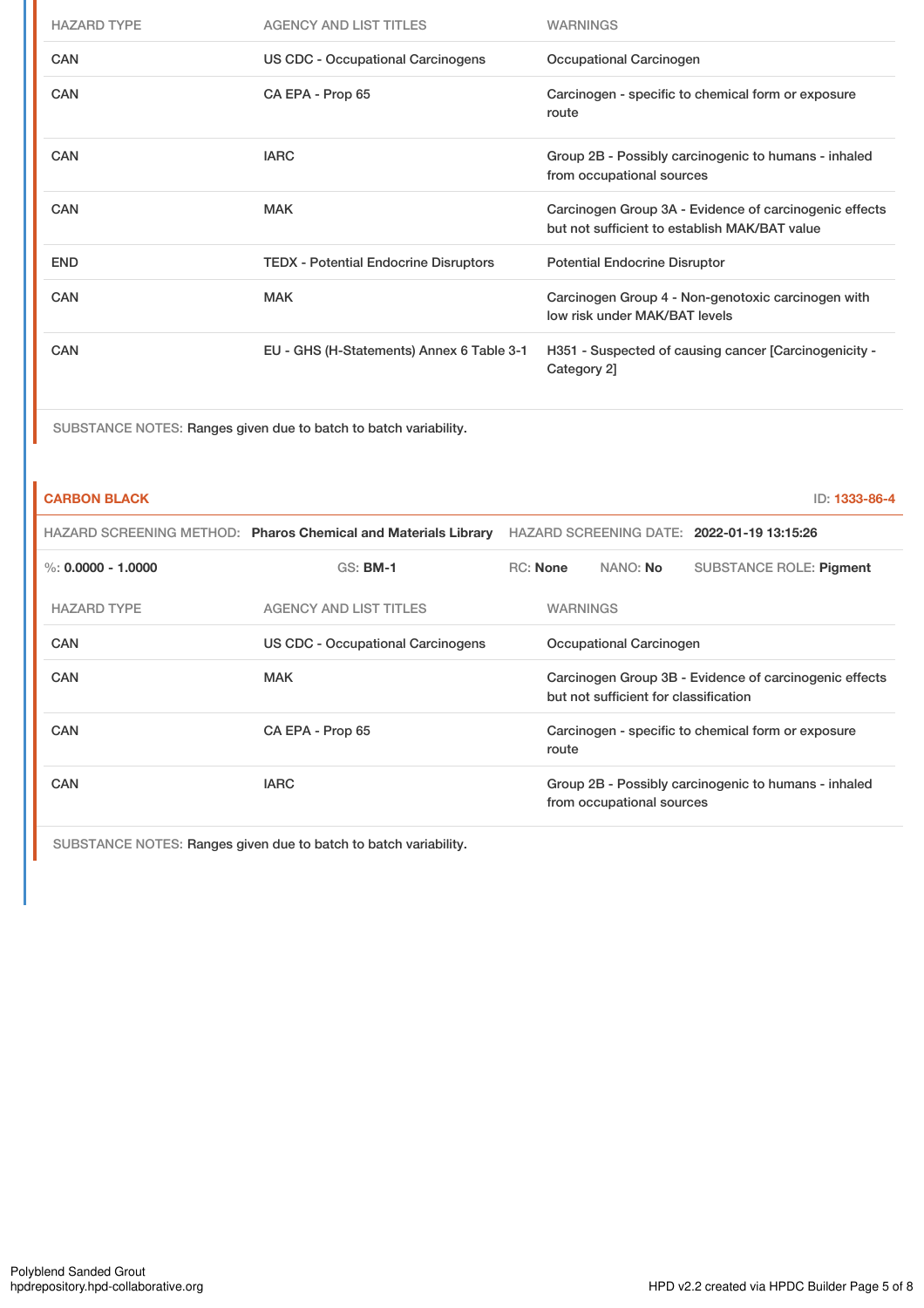This section lists applicable certification and standards compliance information for VOC emissions and VOC content. Other types of health or *environmental performance testing or certifications completed for the product may be provided.*

| <b>VOC EMISSIONS</b>                                                                                                                                                                                                           | <b>UL/GreenGuard Gold Certified</b>     |                     |                                                   |  |  |  |
|--------------------------------------------------------------------------------------------------------------------------------------------------------------------------------------------------------------------------------|-----------------------------------------|---------------------|---------------------------------------------------|--|--|--|
| <b>CERTIFYING PARTY: Third Party</b><br><b>APPLICABLE FACILITIES: ALL</b><br><b>CERTIFICATE URL:</b><br>https://www.custombuildingproducts.com/reference-<br>library/leed-certification/greenguard-gold-<br>certification.aspx | ISSUE DATE: 2019-05- EXPIRY DATE:<br>27 |                     | <b>CERTIFIER OR LAB: UL</b><br>Environment        |  |  |  |
| <b>CERTIFICATION AND COMPLIANCE NOTES:</b>                                                                                                                                                                                     |                                         |                     |                                                   |  |  |  |
| <b>VOC CONTENT</b>                                                                                                                                                                                                             | <b>VOC Content</b>                      |                     |                                                   |  |  |  |
| CERTIFYING PARTY: Self-declared<br><b>APPLICABLE FACILITIES: ALL</b><br><b>CERTIFICATE URL:</b>                                                                                                                                | ISSUE DATE: 2020-09-<br>21              | <b>EXPIRY DATE:</b> | <b>CERTIFIER OR LAB: SELF-</b><br><b>DECLARED</b> |  |  |  |

CERTIFICATION AND COMPLIANCE NOTES:

# **Section 4: Accessories**

This section lists related products or materials that the manufacturer requires or recommends for installation (such as adhesives or fasteners), maintenance, cleaning, or operations. For information relating to the contents of these related products, refer to their applicable Health Product *Declarations, if available.*

No accessories are required for this product.

# **Section 5: General Notes**